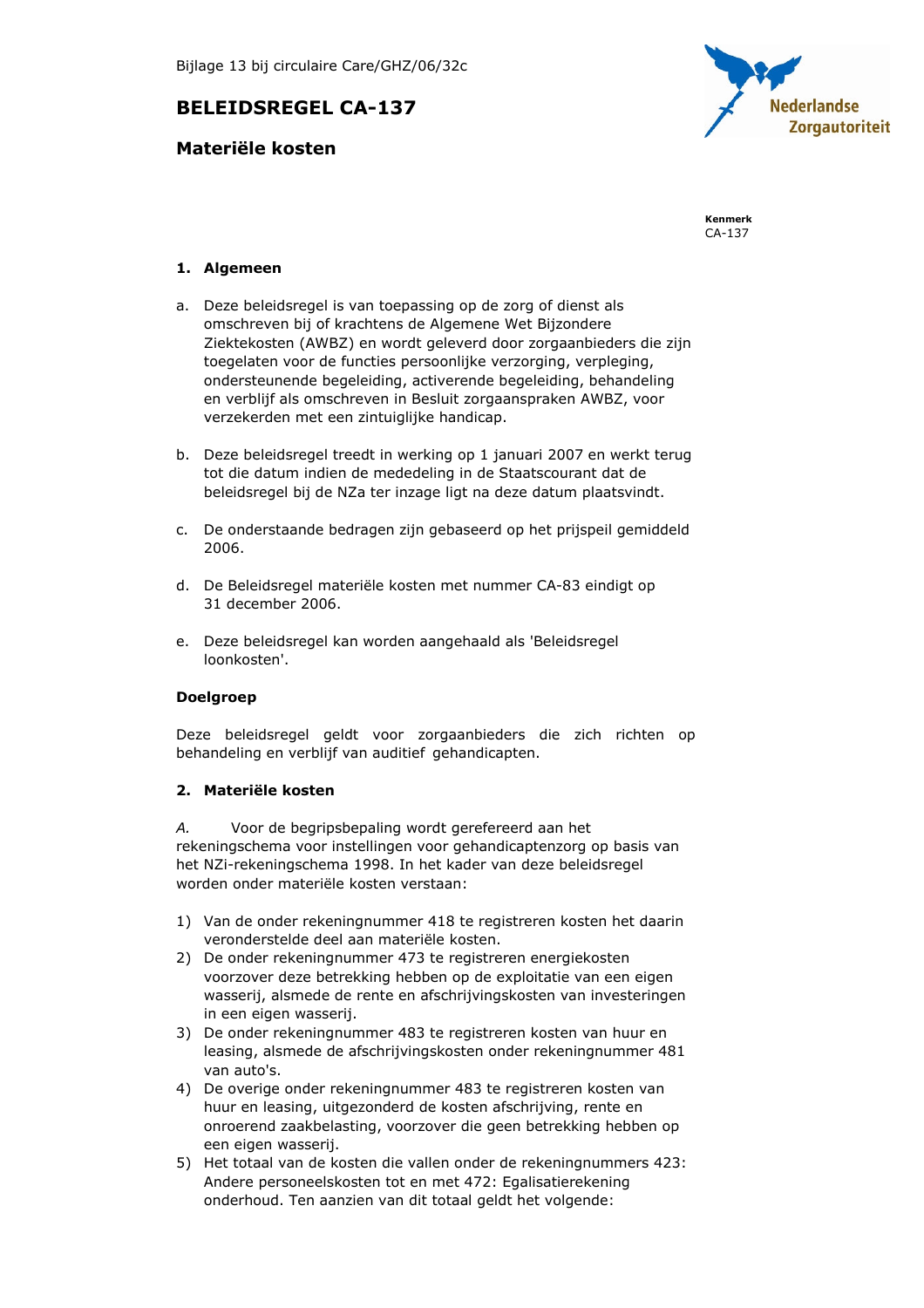#### **Nederlandse Zorgautoriteit**

- Van de onder rekeningnummer 441 te registreren kosten van  $I_{\cdot}$ schoonmaakwerkzaamheden door derden worden de loonkosten uitgezonderd.
- II. Onder de onder rekeningnummer 442 te registreren waskosten worden in dit kader tevens verstaan de personeelskosten van een eigen wasserij.
- III. Voor de onder rekeningnummer 443 te registreren vervoerskosten worden de vervoerskosten ten behoeve van de dagbehandeling uitgezonderd.
- IV. Van de onder rekeningnummer 451 te registreren kosten van administratieve diensten door derden worden de loonkosten uitgezonderd.
- V. Van de onder rekeningnummer 454 te registreren kosten van belasting wordt de onroerend zaakbelasting uitgezonderd.
- VI. Van de onder rekeningnummers 461, 462 en 463 te registreren kosten van onderzoeken en behandelingen door derden worden de loonkosten uitgezonderd, voorzover die geacht worden onder de Beleidsregel loonkosten te vallen.

6) Op het totaal van de onder 1. tot en met 5. bedoelde kosten worden in mindering gebracht de opbrengsten vallende onder de rekeningnummers 491 en 831 tot en met 839, behoudens de daarin begrepen doorberekende kapitaalslasten.

7) De huisvestingskosten voor locaties die vallen onder de Beleidsregel kleinschalig wonen dienen te worden bestreden uit die betreffende beleidsregel.

| В. | Voor het totaal van de onder A. weergegeven materiële kosten |
|----|--------------------------------------------------------------|
|    | gelden de volgende maxima:                                   |

| Per instelling < 100 toegelaten plaatsen:       |   | 7.306,00  |
|-------------------------------------------------|---|-----------|
| Per instelling >= 100 toegelaten plaatsen:      |   | 36.531,00 |
| Per bezette plaats:                             |   | 1.007,44  |
| Per verpleegdag:                                |   | 7.71      |
| Per instelling ten behoeve van controleprotocol |   | 2.368,00  |
| Toeslag per plaats onderhoud voor locaties die  |   |           |
| niet onder de Beleidsregel kleinschalig wonen   |   |           |
| vallen                                          | € | 588,30    |

Kenmerk  $CA-1.37$ 

Pagina  $2$  van  $3$